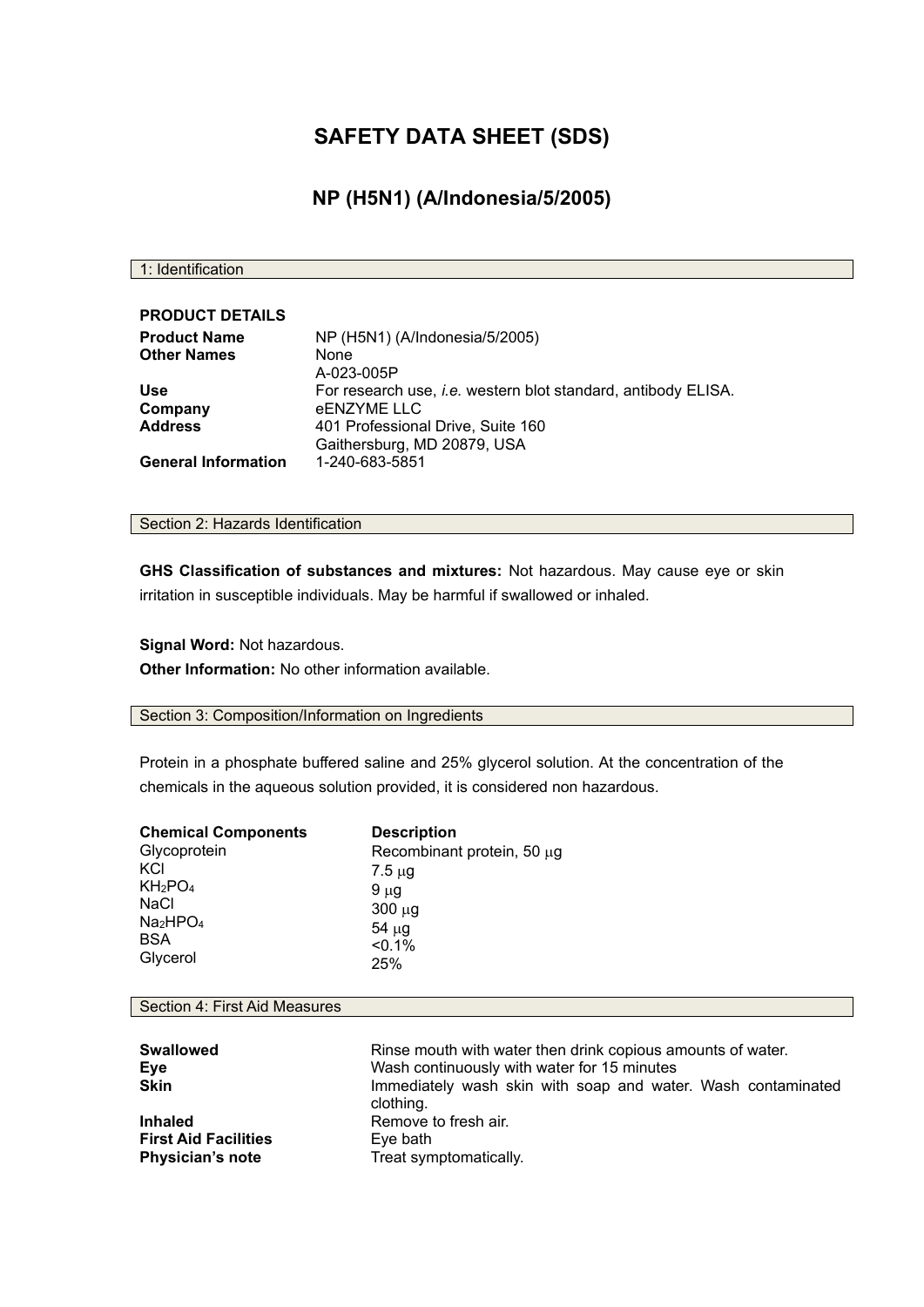Section 5: Fire Fighting Measures

| <b>Extinguishing Media</b>                 | None |
|--------------------------------------------|------|
| <b>Special Firefighting Procedures</b>     | None |
| <b>Unusual Fire and Explosions Hazards</b> | None |

Section 6: Accidental Release Measures

| <b>Spill Response</b>                     | Absorb with paper towel and dispose into biohazard waste |
|-------------------------------------------|----------------------------------------------------------|
| Containment                               | None                                                     |
| <b>Personal Precautions and Equipment</b> | Gloves, Protective goggles, laboratory coat              |
| <b>Emergency Procedures</b>               | Avoid direct skin and eye contact when cleaning up       |

Section 7: Handling and Storage

| <b>Recommendations for Safe Storage</b>    | No special precautions for personal safety |
|--------------------------------------------|--------------------------------------------|
| <b>Additional Storage Information</b>      | None                                       |
| <b>Precautions for Safe Handling</b>       | Use Safe Laboratory Practice.              |
| <b>Additional Precautions for Handling</b> | None                                       |

Section 8: Exposure Controls/Personal Protection

| <b>Exposure Limits</b>                                    | No data                                                                      |
|-----------------------------------------------------------|------------------------------------------------------------------------------|
| <b>Engineered Environmental Controls</b><br><b>Needed</b> | No special controls needed                                                   |
| <b>Personal Protective Measures</b>                       | Use Safe Laboratory Practice, protective gloves, goggles,<br>laboratory coat |
| <b>Special Requirements</b>                               | None                                                                         |

#### Section 9: Physical and Chemical Properties

| <b>Physical State</b><br>Odor<br><b>Solubility in Water</b><br><b>Specific Gravity</b><br>рH<br><b>Boiling Point</b><br><b>Melting Point</b><br><b>Flash Point</b><br><b>Vapor Pressure</b> | <b>Aqueous Solutions</b><br>None<br>Good<br>No data<br><b>Neutral</b><br>No data<br>No data<br>No data<br>No data |
|---------------------------------------------------------------------------------------------------------------------------------------------------------------------------------------------|-------------------------------------------------------------------------------------------------------------------|
| <b>Vapor Density</b>                                                                                                                                                                        | No data                                                                                                           |
|                                                                                                                                                                                             |                                                                                                                   |

Section 10: Stability and Reactivity

**Reactivity Reactivity Compounds** considered non-dangerous at concentrations given.<br>Stable **Chemical Stability Hazardous Reactions or Polymerizations** Will not occur. None. Burning can produce oxides of carbon and nitrogen. **Incompatible Materials** None known